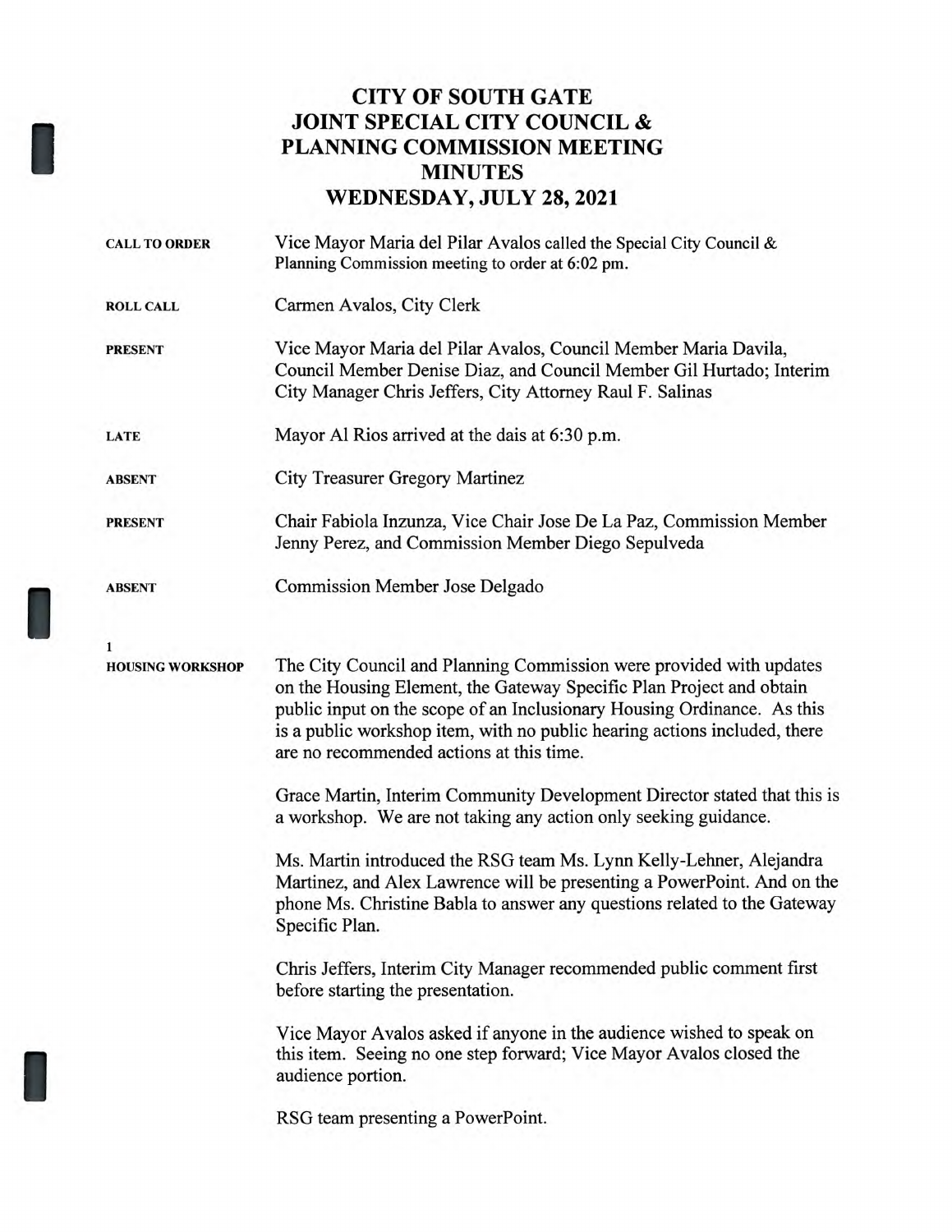## **JOINT SPECIAL CITY COUNCIL/PLANNING COMMISSION MEETING MINUTES OF JULY 28, 2021**

Council Member Hurtado questioned what formula was used to come up with 8,282 units.

RSG staff stated that SCAG came up with the formula. A lot of cities do not have land to build units and have appealed.

Vice Mayor Avalos asked out of the 8,282 units how many ADU's have been sufficed.

Ms. Martin stated that information will be shown in the presentation.

Mr. Jeffers explained why cities are in this situation.

Council Member Hurtado mentioned that SB9 was discussed yesterday and the impact that will cause a city like South Gate.

RSG staff stated the penalty South Gate could face unfortunately is greater loss of local control if certain goals are not met when submitting the annual progress reports.

Ms. Martin stated when staff returns the Draft Housing Element to Planning Commission and then to City Council that Veronica Tam and her team address the various concerns and how it is being dealt by other cities. The goal for submitting the Draft Housing Element to HCD is in October.

Ms. Martin stated that the next few slides will answer Vice Mayor's questions.

RSG staff stated potential new housing in specific areas. Hollydale 618 units, Tweedy Boulevard 1,060 units and Gateway District 450-1,800.

Ms. Martin stated that each of these specific plan areas have designated mixed-use lots and our current development code has an allowable dwelling unit per acre.

Mr. Jeffers stated this fall in the quality of life for future generations.

Council Member Davila stated that the Calden Court apartments are 216 units are having issues due to the lack of ownership.

Vice Mayor Avalos stated that the City of Paramount has condominiums that her teacher friends can afford. She is recommending condominiums for South Gate.

Vice Mayor Avalos asked if the city is going to displace businesses on Firestone and Atlantic to be converted into housing.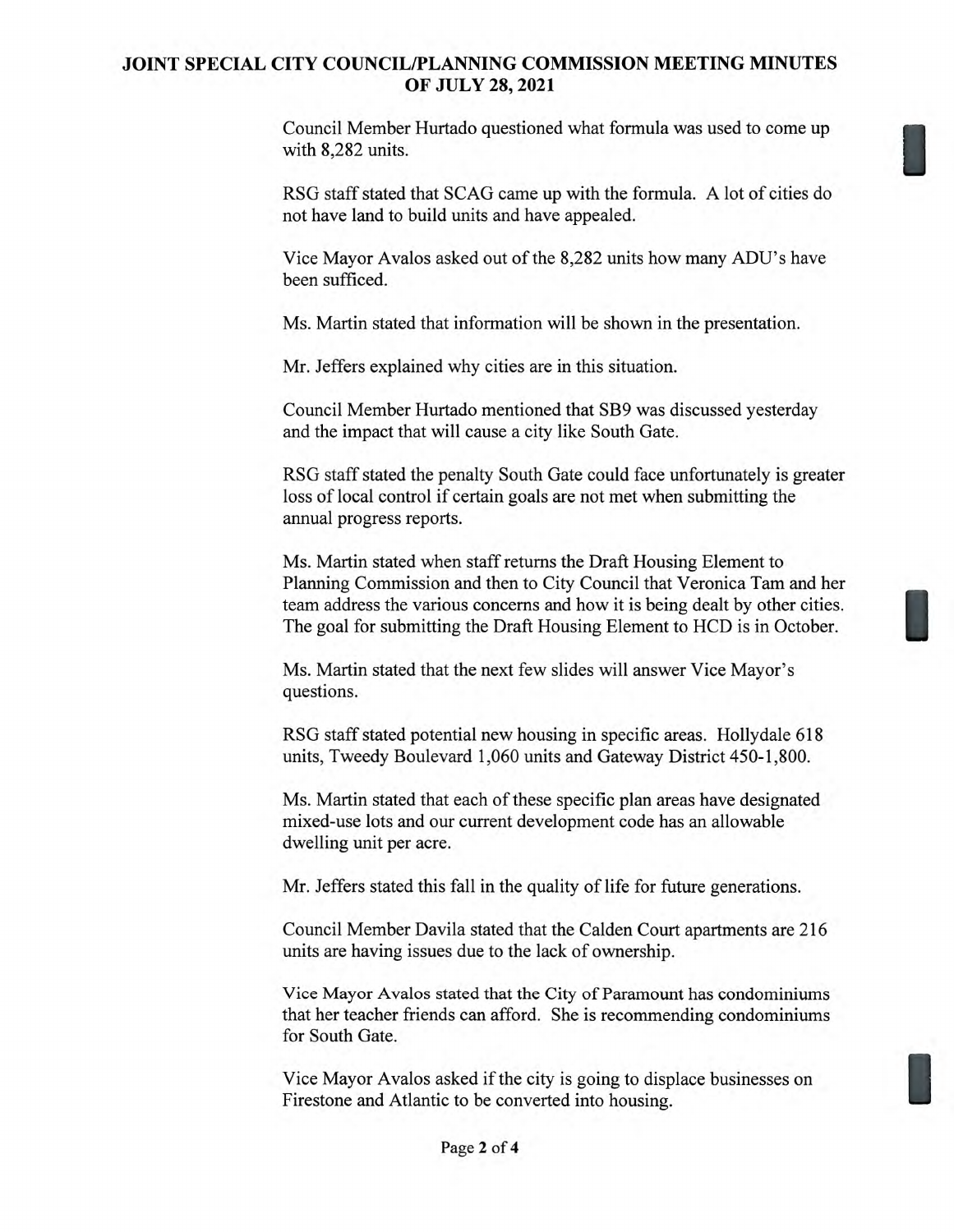## **JOINT SPECIAL CITY COUNCIL/PLANNING COMMISSION MEETING MINUTES OF JULY 28, 2021**

RSG staff stated existing businesses or residential use are grandfathered in for a certain amount of time or if ownership is changed.

Ms. Martin stated the Project area is about 59 acres. It does include several businesses. Ms. Martin asked clarification for staff apartments vs. condos, more ownership then rental and openness to higher density.

Vice Mayor Avalos stated, "yes."

Council Member Diaz agrees with everyone's sentiment regarding home ownership. It is important to include senior community housing.

City Clerk Avalos mentioned residents concerned on the lack of rent control.

Ms. Martin stated they will bring back something back to the Planning Commission and then to City Council for their consideration.

Planning Commissioner asked if that analysis regarding rent control has not been done. He is interested in reviewing rent control analysis.

RSG staff stated that it has not been looked at.

Planning Commissioners asked about connections and housing over the LA River.

Ms. Babla stated that the specific plan does integrate series of recommendations from improvements to sidewalks and other connections to making walking easier and facilitate access. The river is not part of the specific plan area.

Mayor Rios asked if the City owns any of those properties. He understands many businesses own properties and outside interest. The city has been trying to get a developer to help with the specific plan.

Council Member Davila asked if Larry Kosmont was working on presenting a proposal.

City Attorney Salinas stated that Mr. Kosmont submitted a proposal. It was not acted on because of covid.

RSG staff mentioned the inclusionary housing policies requirements for developers.

Planning Commissioner asked how aggressive is being defined.